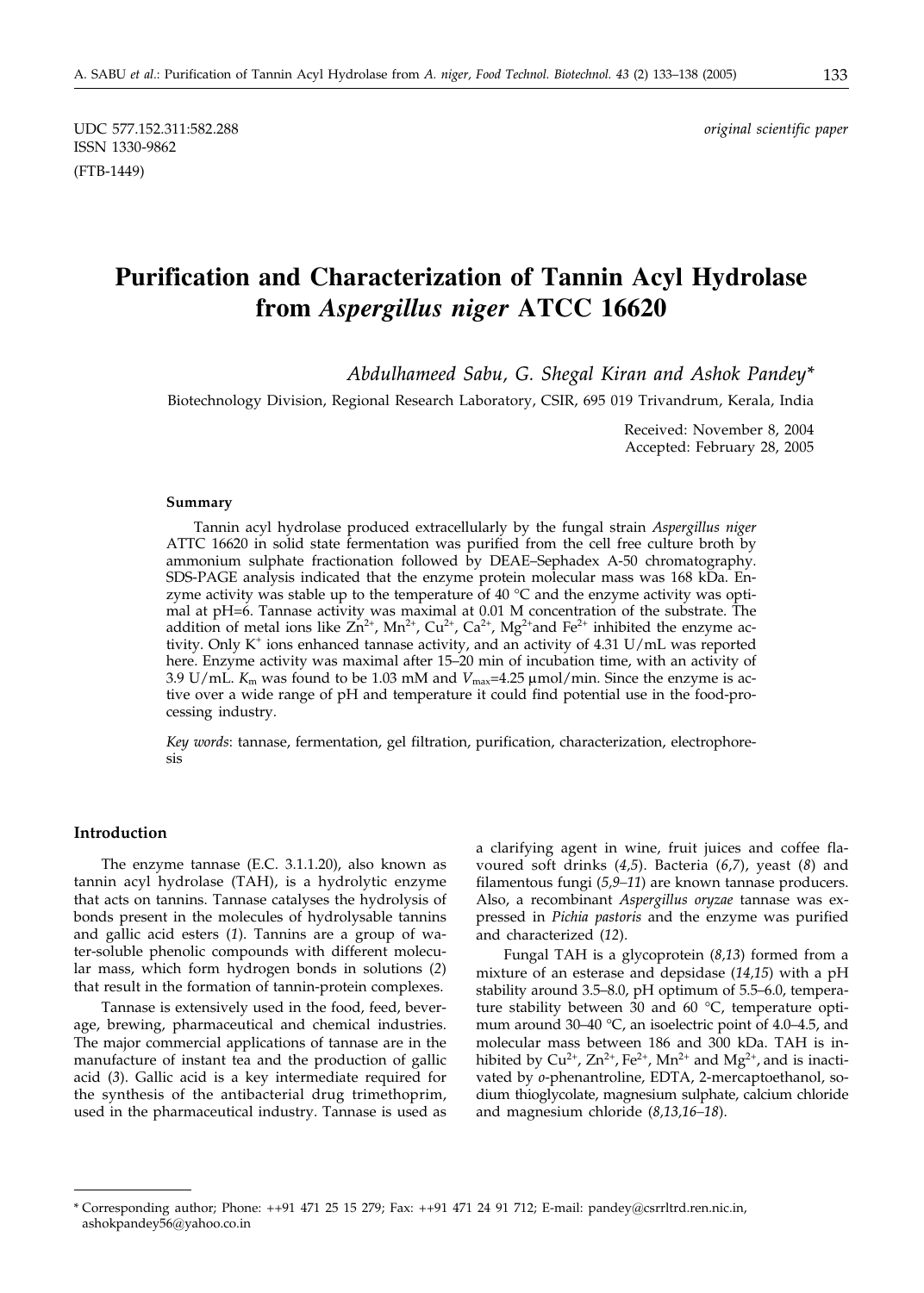Since 1970 there have been some reports on TAH purification from plant and microbial sources (*8*). Beverini and Metche (*15*) purified TAH from a commercial product of *A. oryzae.* Rajakumar and Nandy (*13*) purified the enzyme by ammonium sulphate precipitation followed by DEAE-cellulose column chromatography and gel filtration on a Sephadex G-200 column. Barthomeuf *et al.* (*18*) reported that a pure enzyme sample (1.980 nkat/mg) was obtained by physical disruption of the mycelium, ultrafiltration and high-pressure exclusion chromatography.

Yamada *et al.* (*19*) purified a tannase produced by *A. flavus* strain and examined its properties. The optimum temperature for the production of tannase by the *A. flavus* strain was 70 °C, pH optimum was 6 and the molecular mass of tannase was 80–85 kDa. The  $K<sub>m</sub>$  for tannases from *A. flavus*, *Selenomonas ruminantium* and *Cryphonectria parasitica* using methylgallate as substrate have been found to be 0.86 mM (*19*), 1.6 mM (*20*) and 7.49 mM (*21*). In the present report results obtained from the studies on purification and characterization of tannin acyl hydrolase from *A. niger* ATCC 16620 are described.

#### **Materials and Methods**

#### *Microorganism and maintenance of culture*

A strain of *Aspergillus niger* ATCC 16620, given by the Technical University of Budapest, was used for the study. Potato dextrose agar slants were used for the maintenance of *A. niger*. Fully sporulated slants were stored at 4 °C in a refrigerator and subcultured once every three weeks.

#### *Preparation of spore inoculum*

Fungal spore inoculum was prepared by adding 2.5 mL of sterile distilled water containing 0.1 % Tween 80 to a fully sporulated culture. The spores were dislodged using a sterile inoculation loop under strict aseptic conditions and the number of viable spores in the suspension was determined using the plate count method. The volume of 1 mL of the prepared spore suspension was used as the inoculum, with concentration of  $44.10^9$  spores.

#### *Production of tannase under SSF*

A mass of 5 g of wheat bran was taken in 250-mL Erlenmeyer flasks and moistened with 5 mL of salt solution. The composition of the salt solution was  $NH<sub>4</sub>NO<sub>3</sub>$ 0.5 %, NaCl 0.1 %, MgSO<sub>4</sub> ·7H<sub>2</sub>O 0.1 % and gallic acid 4 % at pH=5.5. The contents were sterilized by autoclaving at 103.4 kPa for 20 min. After cooling the sterilized solid substrate was inoculated with 1 mL of the spore inoculum. The contents were mixed properly and incubated at 30 °C for 96 h.

#### *Extraction and analysis of crude enzyme*

Tannase was extracted from the fermented substrate by adding 50 mL of distilled water containing 0.01 % Tween 80. Contents were mixed well for 10 min using a magnetic stirrer. Crude enzyme was separated from the fermented matter by centrifugation at 8000 rpm at 4 °C

for 20 min in a refrigerated centrifuge. The filtrate was collected in bottles and preserved for further studies.

Tannase assay was performed by the method of Sharma *et al.* (*22*). Enzyme activity was expressed in international units (IU). One unit of tannase activity was defined as the amount of enzyme required to release 1 mmol of gallic acid per minute under standard reaction conditions. Total soluble protein was determined by the method of Lowry *et al.* (*23*) and was expressed in mg/ mL.

#### *Purification and characterization*

Ammonium sulphate fractionation and dialysis

A volume of 100 mL of crude tannase was taken initially and then the required quantity of ammonium sulphate was added slowly to obtain various saturation levels (0–40, 40–60 and 60–80 %). The addition of ammonium sulphate was done under constant stirring at 4 °C for 30 min and then stirring was continued for another 30 min. After this the mixture was kept to settle for 3 h at 4 °C. Proteins were precipitated and then separated by centrifugation at 8000 rpm at 4  $\degree$ C for 20 min. The separated proteins were then dissolved in minimum amount of 0.05 M citrate buffer (pH=5) and refrigerated for further analysis**.**

Precipitated proteins were transferred into a dialysis tube (Sigma) using a micropipette and dialyzed against citrate buffer (0.05 M, pH=5) at 4 °C. The buffer was stirred gently using a magnetic stirrer to enhance solute exchange. Dialysis was conducted over night and the buffer was changed several times to increase the efficiency of the dialysis.

#### DEAE–Sephadex A-50 chromatography

A chromatographic column (Pharmacia) was packed with DEAE–Sephadex A-50 to a bed size of  $2.5 \times 10$  cm and was equilibrated with 0.05 M citrate buffer (pH=5). The dialyzed enzyme was applied to the column and the elution was done with citrate buffer (pH=5). Twenty fractions were collected and absorbance was measured at 520 nm. Fractions which showed absorbance greater than 0.2 were pooled and used for further investigations.

#### Enzyme characterization

The effect of different temperatures, pH, substrate concentration, metal ions and incubation time on the enzyme fractions obtained after DEAE-Sephadex A–50 chromatography was studied. The  $K_{\text{m}}$  and  $V_{\text{max}}$  of the purified enzyme were also determined. All the experiments were done in triplicate and the mean values with standard errors are reported.

#### Effect of temperature

To determine the effect of temperature on tannase activity the enzymatic reaction was carried out at different temperatures ranging from 25 to 85 °C. Purified enzyme and substrate were preincubated at various reaction temperatures before starting the experiment and the enzyme assay was performed as described earlier to determine the optimal incubation temperature.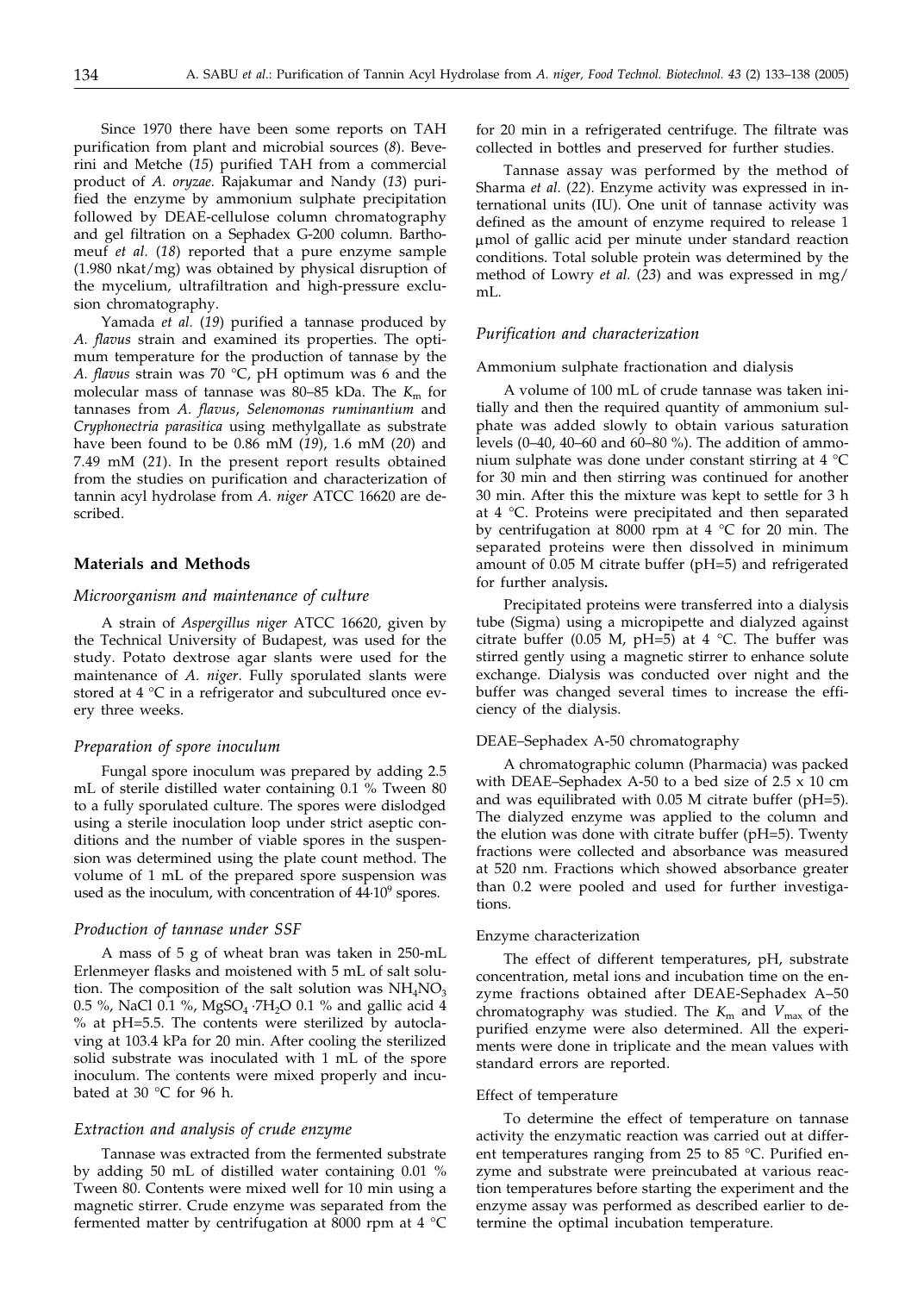#### Effect of pH

Effect of pH on tannase activity was studied by conducting the enzymatic reaction at various pH ranging from 3 to 9. The pH of the reaction mixture was varied using different buffers (0.05 M citrate buffer for pH=3–6, 0.05 M phosphate buffer for pH=7–8 and 0.05 M Tris HCl for pH=9). The substrate solution (0.01 M methyl gallate) was also prepared in buffers with different pH values (3–9). Tannase assay was performed as described earlier to determine the pH optimum.

#### Effect of substrate concentration

Methyl gallate solution of different concentrations (0.005 to 0.75 M) was prepared in 0.05 M citrate buffer (pH=5) and the effect of substrate concentration on tannase activity was determined.

#### Effect of metal ions

Different metal ions like  $Mg^{2+}$ , Cu<sup>2+</sup>, Fe<sup>2+</sup>, K<sup>+</sup>, Ca<sup>2+</sup>,  $Zn^{2+}$  and Mn<sup>2+</sup> were dissolved in 0.05 M citrate buffer (pH=5) at a concentration of 0.1 M. Tannase assay was performed using this buffer and the effect of metal ions on tannase activity was studied.

#### Effect of incubation time

Tannase assay was performed using the purified sample for various incubation times (5 to 30 min) and the effect of incubation time on tannase activity was determined. Enzyme assay was done as described earlier.

#### Determination of *K*m and *V*max

 $K<sub>m</sub>$  and  $V<sub>max</sub>$  were determined by plotting velocity against substrate concentration [S].  $K<sub>m</sub>$  is equal to [S] when initial velocity (*v*) is equal to  $\frac{1}{2}$   $V_{\text{max}}$ .  $K_{\text{m}}$  is a property of ES complex; it does not depend on the concentration of enzyme or substrate.

#### *Molecular mass determination by SDS–PAGE*

SDS–PAGE was conducted with the purified tannase for elucidation of the molecular mass of enzyme protein. Electrophoresis was done on 12 % gel according to Laemmli (*24*) and the separated protein band was detected by Coomassie blue staining. The separating gel consisted of 12 % polyacrylamide and the stacking gel consisted of 5  $\%$  polyacrylamide. Sample of 12  $\mu$ L and  $8 \mu$ L of sample buffer with 50 mM Tris HCl (pH=6.8), 10 % SDS, 0.1 % bromophenol blue, β-mercaptoethanol and glycerol were loaded into the well. Molecular mass markers were purchased from Bangalore Genei (India) and were run parallel to the samples. Electric current of 50 V was supplied using a standard power pack. The gel was stained using Coomassie brilliant blue and then destained using a mixture of methanol, glacial acetic acid and distilled water.

#### **Results and Discussion**

Tannase was produced extracellularly by *A. niger* ATCC 16620 in solid state fermentation on wheat bran. Crude tannase was concentrated by ammonium sulphate fractionation. At 40–60 % of ammonium sulphate most of the tannase protein was precipitated. After dialysis of the 40–60 % fraction, a specific activity of 0.916

U/mg protein was obtained, which was a four-fold enhancement in activity when compared to the crude enzyme. The 40–60 % fraction was further purified through DEAE-Sephadex A–50 chromatography and the eluted fractions, which showed absorbance of more than 0.2 at 520 nm, was pooled and used for further analysis (Table 1).

Table 1. Tannase activity after different purification steps

| Purification step                 | Tannase<br>activity/(U/mg) |  |
|-----------------------------------|----------------------------|--|
| Crude enzyme                      | 0.27                       |  |
| $40-60$ % fraction                | 0.916                      |  |
| DEAE-Sephadex A-50 chromatography | 1.6                        |  |

Tannase assay was performed at various incubation temperatures ranging from 25 to 85 °C (Fig. 1a). The optimum temperature for the enzyme activity was found to be 30–40  $\degree$ C, at which the enzyme activity was the highest (2.2 U/mL). Similar observations were reported for tannase from *A. oryzae*, *Aspergillus* sp. and *Penicillium chrysogenum* (*1,13,25*). With further increase in temperature tannase activity was found to decrease. Increase in temperature increases the rate of denaturation of the enzyme, with the loss of secondary and tertiary structure. There was considerably good activity even at 65  $\degree$ C (1.4 U/mL) and this was considered as an additional advantage, since most of the processes assisted by tannase are performed at increased temperatures.



**Fig. 1a.** Effect of temperature on tannase activity

Enzyme assay was performed at different pH values (3–9) and the results obtained were described in Fig. 1b. In the present study, tannase activity was found to increase with the increase in pH and the optimum activity was at  $pH=6$  (3.2 U/mL). The enzyme was active over a wide range of pH (pH=4–8) and this is a positive aspect regarding its utilization in the brewing industry. Similar results were reported for tannase from *A. niger* LCF8 (*14,18,21,26*). At pH values below 3.5 the enzyme was unstable. The effect of pH on the enzyme activity is determined by the nature of the aminoacids at the active site, which undergoes protonation and deprotonation, and by the conformational changes induced by the ionization of other amino acids. Enzymes are very sensitive to changes in pH and they function best over a very limited range, with a definite pH optimum.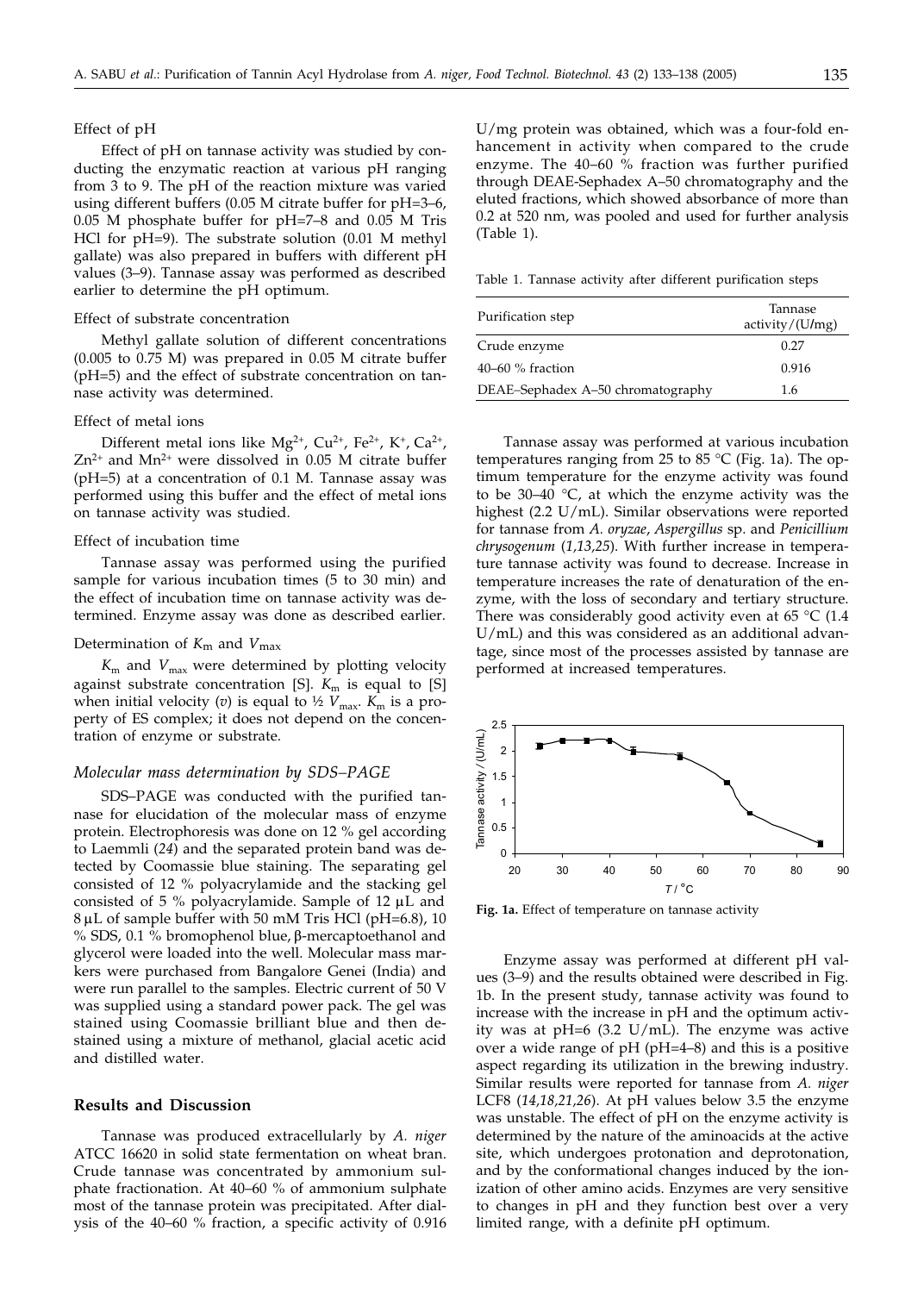

**Fig.1b**. Effect of pH on the activity of purified tannase

To see the effect of substrate concentration on tannase activity, assay was performed at various concentrations of methyl gallate. Enzyme activity was maximal at 0.01 M methyl gallate, when the activity was 3.8 U/mL. Further increase in substrate concentration was found to reduce enzyme activity. A lower substrate level for the maximal activity of the enzyme was considered as a very positive factor for industrial applications. Results obtained in the experiment to optimize the incubation time are presented in Fig. 1c, which shows that there was an increase in enzyme activity along with the increase in incubation time and the maximum activity (3.9 U/mL) was obtained at 15 and 20 min of incubation. Tannase activity was found to decrease with further increase in incubation time. Tannase from *A. niger* ATCC 16620 showed a  $K_m$  value of 1.03 mM and  $V_{\text{max}}$  of 4.25  $\mu$ mol/min.



**Fig. 1c.** Effect of incubation time on tannase activity

Metal ions like  $Zn^{2+}$ , Mn<sup>2+</sup>, Cu<sup>2+</sup> and Fe<sup>2+</sup> inhibit the activity of tannase. Tannase was found to be inactivated by metal ions like  $Mg^{2+}$  and  $Ca^{2+}$ , but the enzyme was activated by  $K^+$  ions (Fig. 1d). Similar results were reported previously (*8,13,17,18,27,28*). The activity was found to increase with the addition of potassium.



Metal ions **Fig. 1d**. Effect of metal ions on tannase activity

After conducting SDS-PAGE a single band of 168- -kDa protein was separated (Fig. 2). Reports reveal that all tannases purified so far are multimeric with the molecular masses ranging from 186–300 kDa (*29,30*). Table 2 gives a comparative description of characteristics of tannase produced from different sources with that of tannase from the present study.



**Fig. 2.** Tannase protein separated on SDS-PAGE

Table 2. Characteristics of microbial tannase from different sources

| Microorganism                | Molecular mass/kDa | Optimum pH  | Optimum temperature/ $°C$ | Reference      |
|------------------------------|--------------------|-------------|---------------------------|----------------|
| Aspergillus flavus           | 194                | $5.0 - 5.5$ | $50 - 60$                 | 28             |
| Aspergillus flavus           | $80 - 85$          |             | 70                        | 19             |
| Aspergillus niger            |                    | 5.5         | 60                        |                |
| Aspergillus niger N 888      | 165                |             | 70                        | 26             |
| Aspergillus niger            | 90, 180            |             | $60 - 70$                 | 11             |
| Aspergillus niger ATCC 16620 | 168                |             | $30 - 40$                 | Present report |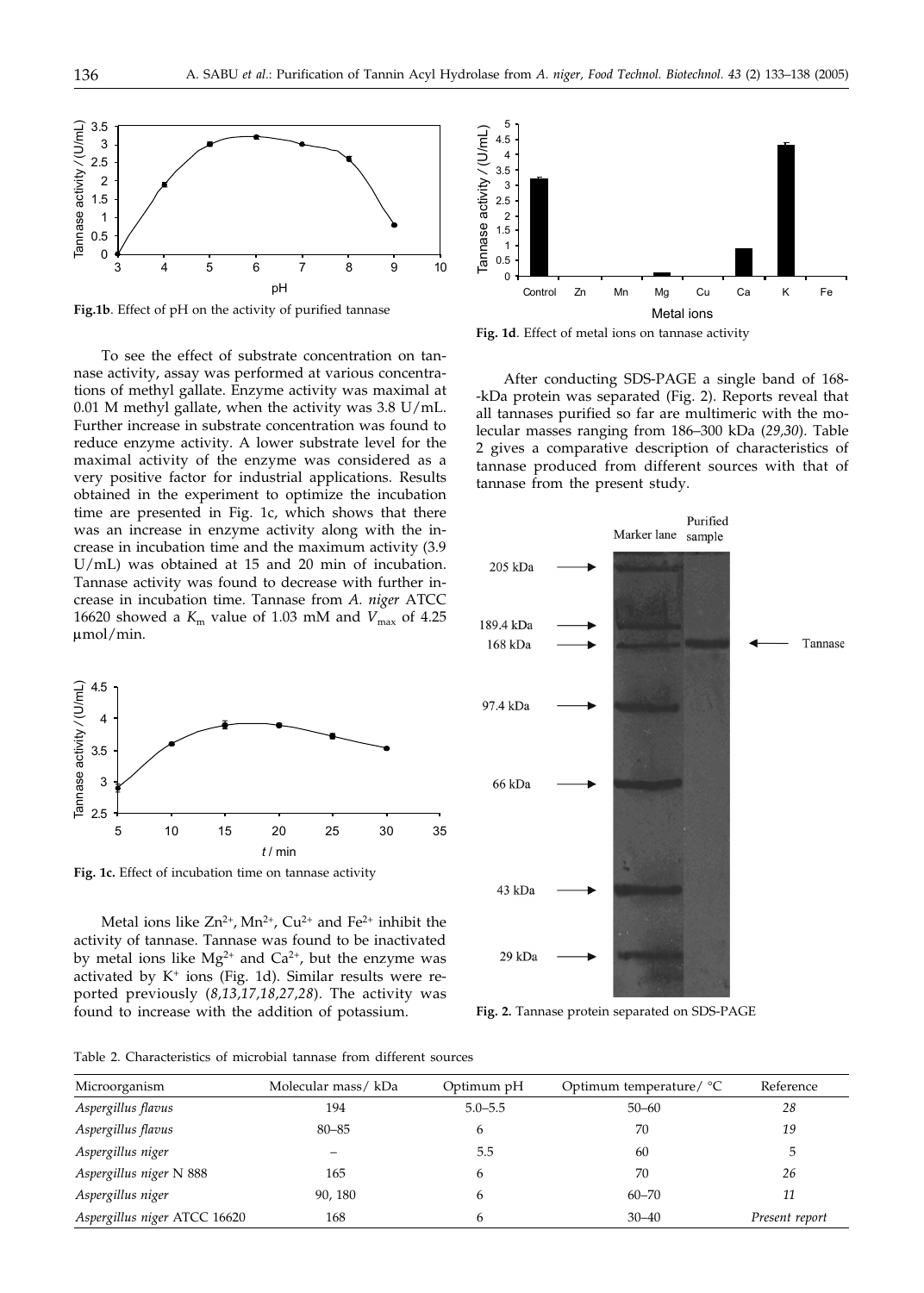#### **Conclusions**

Tannin acyl hydrolase is an industrially important enzyme that is mainly used in the food and pharmaceutical industry. As the range of applications of this enzyme is very wide there is always a scope for novel tannase with better characteristics, which may be suitable in the diverse fields of applications. The present paper reports the purification of a tannase from *A. niger* ATCC 16620. The purified enzyme is a monomeric protein of 168 kDa and it is found to give its optimum activity at temperature between 30 and 40 °C. Furthermore, it was noted that the enzyme was active with nearly 60 % of its activity even at 65  $°C$ . Similarly, the enzyme was active over a wide range of pH values and inhibited by the increase of substrate concentration. The enzyme was inhibited by  $Zn^{2+}$ , Mn<sup>2+</sup>, Cu<sup>2+</sup> and Fe<sup>2+</sup>, while the enzyme activity was enhanced by  $K^+$  ions. The purified tannase from *A. niger* is a unique one with low *K*m. All these characteristics are considered favourable for industrial processing, especially in the food-processing industry.

#### *Acknowledgements*

Financial assistance from the Department of Science and Technology, Government of India through the SERC – Fast Track Project for Young Scientists is gratefully acknowledged.

#### **References**

- *1.* P. Lekha, B. Lonsane, Production and application of tannin acyl hydrolase, *Adv. Appl. Microbiol*. *44* (1997) 215–266.
- *2.* C.M. Spencer, Y. Cai, R. Martin, S.H. Gaffney, P.N. Goulding, D. Magnolato, T.H. Lilley, E. Haslam, Polyphenol complexation–Some thoughts and observations, *Phytochemistry, 27* (1988) 2397–2409.
- *3.* P. Coggon, N. Graham, G. Syerson, *Cold water soluble tea. UK patent 2, 610,533*. (1975).
- *4.* C.N. Aguilar, G. Sanchez, Review: Sources, properties, applications and potential use of tannin acyl hydrolase, *Food Sci. Technol. Int. 7* (2001) 373–382.
- *5.* P. Lekha, B. Lonsane, Comparative titres, location and properties of tannin acyl hydrolase produced by *A. niger* PKL 104 in solid-state, liquid surface and submerged fermentations, *Process Biochem*. *29* (1994) 497–503.
- *6.* A. Deschamps, G. Otuk, J. Lebeault, Production of tannase and degradation of chestnut tannin by bacteria, *J. Ferment. Technol*. *61* (1983) 55–59.
- *7.* K.C Mondal, R. Banerjee, B.R. Pati, Tannase production by *Bacillus licheniformis, Biotechnol. Lett. 22* (2000) 767–769.
- *8.* K. Aoki, R. Shinke, H. Nishira, Purification and some properties of yeast tannase, *Agr. Biol. Chem. 40* (1976) 79–85.
- *9.* B. Bajpai, S. Patil, Tannin acyl hydrolase (E.C. 3.1.1.20) activity of *Aspergillus, Penicillium, Fusarium* and *Trichoderma*, *World J. Microbiol. Biotechnol. 12* (1996) 217–220.
- *10.* S. Bradoo, R. Gupta, R.K. Saxena, Screening of extracellular tannase producing fungi. Development of a rapid and simple plate assay, *Gen. Appl. Microbiol. 42* (1996) 325–329.
- *11.* A. Ramirez-Coronel, A. Darvill, G. Viniegra-Gonzalez, C. Augur, Characterization of a bifunctional tannase from *Aspergillus niger, Microbiology*, *149* (2003) 2941–2946.
- *12.* X. Zhong, L. Peng, S. Zheng, Z. Sun, Y. Ren, M. Dong, A. Xu, Secretion, purification and characterization of a recombinant *Aspergillus oryzae* tannase in *Pichia pastoris*, *Protein Expr. Purif. 36* (2004) 165–169.
- *13.* G. Rajakumar, S. Nandy, Isolation purification and some properties of *Penicillium chrysogenum* tannase, *Appl. Environ. Microbiol*. *46* (1983) 525–527.
- *14.* E. Haslam, R. Tanner, Spectrophotometric assay of tannase, *Phytochemistry*, *90* (1970) 2305–2309.
- *15.* M. Beverini, M. Metche, Identification, purification and physicochemical properties of tannase of *A. oryzae, Sci. Aliment. 10* (1990) 807–816.
- *16.* O. Adachi, M. Watanabe, H. Yamada, Studies on fungal tannase III. Inhibition of tannase by diisopropyl fluro- –phosphate, *J. Ferment. Technol*. *49* (1971) 230–234.
- *17.* S. Iibuchi, Y. Monoda, K. Yamada, Hydrolyzing pathway, substrate specificity and inhibition of tannin acyl hydrolase of *A. oryzae* No. 7, *Agr. Biol. Chem*. *37* (1972) 1553– 1562.
- *18.* C. Barthomeuf, F. Regerat, H. Pourrat, Improvement in tannase recovery using enzymatic disruption of mycelium in combination with reverse mycellar enzyme extraction, *Biotechnol. Tech*. *8* (1994) 137–142.
- *19.* K. Yamada, O. Adachi, M. Watanabe, K. Ogata, Tannase (tannin acyl hydrolase) a typical serine esterase, *Agr. Biol. Chem. 32* (1967) 257–258.
- *20.* I.K. Skene, J.D. Brooker, Characterization of tannase acyl hydrolase activity in the ruminal bacterium *Selenomonus ruminantium, Anaerobe, 1* (1995) 321–327.
- *21.* G.M. Farias, C. Gorbea, J.R. Elkins, G.J. Griffin, Purification, characterization and substrate relationships of the tannase from *Cryphonectria parasitica, Physiol. Mol. Plant Pathol. 44* (1994) 51–63.
- *22.* S. Sharma, T.K. Bhat, R K. Dawra, A spectrophotometric method for assay of tannase using rhodanine, *Anal. Biochem. 279* (2000) 85–89.
- *23.* O.H. Lowry, N.J. Rosebrough, A.L. Farr, R.J. Randall, Protein measurement with the Folin-phenol reagent, *J. Biol. Chem. 48* (1951) 17–25.
- *24.* U.K. Laemmli, Cleavage of structural proteins during the assembly of the head of T4, *Nature, 227* (1970) 680–685.
- *25.* S. Iibuchi, Y. Monida, K. Yamada, Studies on tannin acyl hydrolase of microorganism, Part III. Purification of enzyme and some properties of it, *Agr. Biol. Chem. 32* (1968) 803–809.
- *26.* I. Garcia-Pena, C. Augur, E. Favela-Torres: Purification partial de tanasa producida por *Aspergillus niger* en fermentacion en medio solido. In: *Advances en purification y Aplicacion de Enzimas en Biotecnologia*, A. Prado, S. Huerta, G. Raodriguez, G. Saucedo (Eds.), Mexico DF: Ediciones UAM, Iztapalapa (1997) pp. 247–261.
- *27.* K. Yamada, O. Adachi, M. Watanabe, N. Sato, Studies of fungal tannase. Part 1. Formation, purification and catalytic properties of tannase of *Aspergillus flavus, Agr. Biol. Chem. 32* (1968) 1070–1078.
- *28.* O. Adachi, M. Watanabe, H. Yamada, Studies on fungal tannase. Part II. Physicochemical properties of tannase of *Aspergillus flavus*, *Agr. Biol. Chem. 32* (1968) 1079–1085.
- *29.* S. Chen, T. Yu, Experimental manufacture of acorn wine by fungal tannase, *Hanguk Sipkom Kwahakoechi, 15* (1983) 326–332.
- *30.* O. Hatamoto, T. Watarai, M. Kikuchi, K. Misusawa, H. Skeine, Cloning and sequencing of the gene encoding tannase and structural study of the tannase subunit from *Aspergillus oryzae*, *Gene, 175* (1996) 215–221.